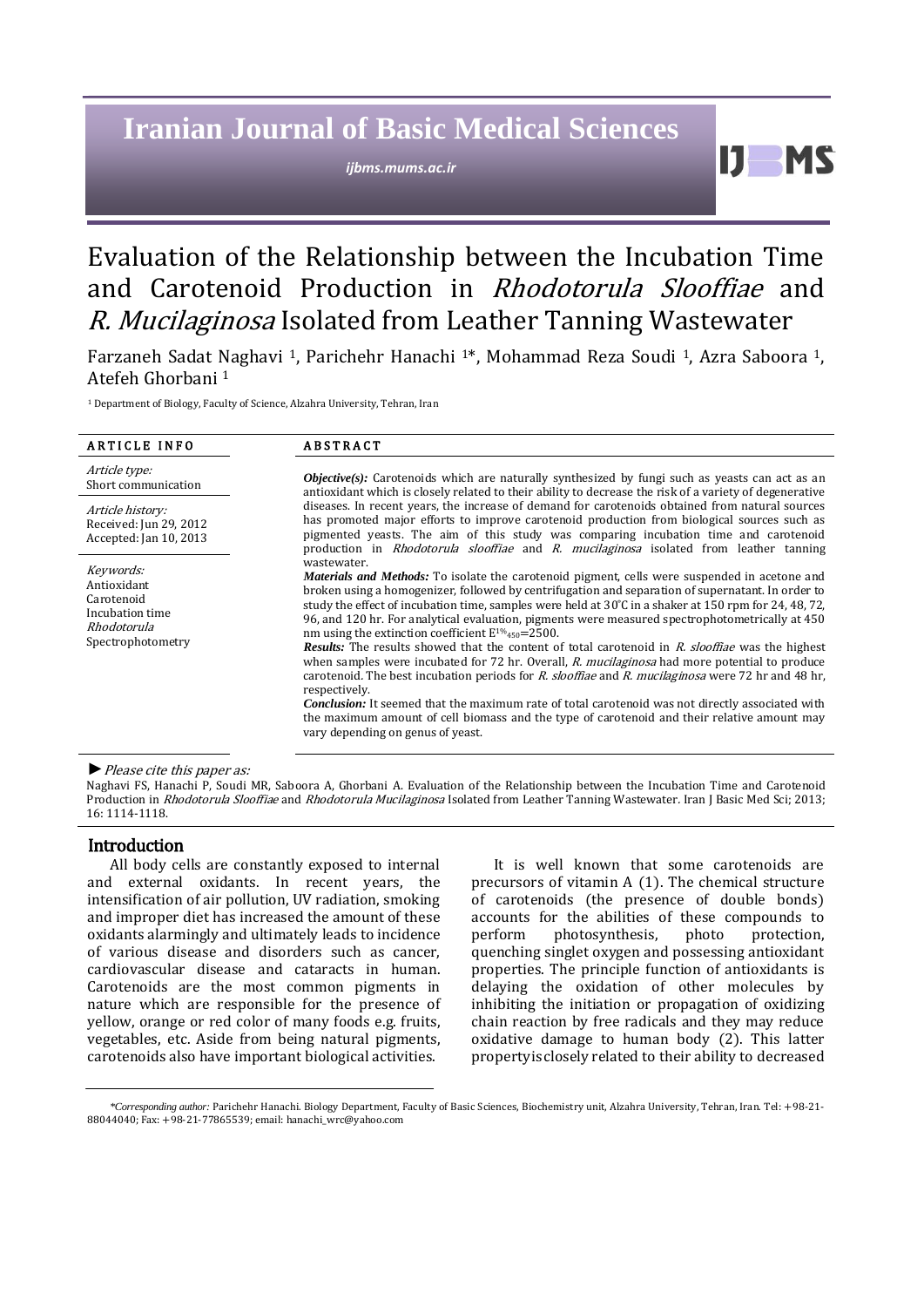risks for a variety of degenerative diseases such as cancer, cardiovascular disease, macular degeneration and cataract (3-5).

 Carotenoids are synthesized by all photosynthetic organisms and fungi such as yeast and can be used in animal or human food supplements. Access to natural and cheap resources in order to produce supplements and antioxidant drugs can be a big help in the prevention and treatment of the consequences of the presence of oxidants in body. Traditionally, carotenoids were extracted from plants such as annatto, paprika and saffron, whereas today microbial carotenoids have attracted much attention because of the ease of increasing production by environmental and genetic manipulation. The commercial use of microorganisms with biotechnological potential to produce carotenoids has been successful and pigmented yeast is an interesting subject from this point of view. Among pigmented yeasts, only some small taxonomic groups have been investigated regarding their carotenoid pigments content. Along with the most known producer of carotenoid, Phaffia rhodozyma, there is some evidence of the capacity for carotene production by other well-known pigmented yeasts of genus Rhodotorula (5, 6). The composition and amount of carotenoid pigments in numerous natural isolates of the genera Rhodotorula/Rhodosporium and Sporobolomyces/ Sporidiobolus were studied in sufficient detail in 1970s [\(7\)](#page-4-0). The type of carotenoid and their relative amount may vary depending on genus of yeast and environmental condition. Since the pigment production via fermentation depends on culture condition and the genus of microorganism, the process can be managed to produce more carotenoid compounds. Several studies have been done for optimization of different conditions of carotenoids production by the strains of Rhodotorula aimed at both increasing and maximizing the production of these pigments (8-11). Optimization of the medium and environmental conditions are necessary for microbial fermentations to fully exploit the potential of the selected microbial strains [\(12\)](#page-4-1).

 The aims of the present study were to compare between amount of total carotenoid and evaluating the effect of incubation time on pigmented yeasts previously isolated from leather tanning wastewater.

# Materials and Methods Cultures and cultivation

The red yeasts strains, isolated from leather wastewater, were obtained from the private culture collection at the National Laboratory of Industrial Microbiology, Alzahra University, Tehran, IR Iran. Out of 7 samples collected, only 2 had a yellow to red color at high intensity which was R. slooffiae and R. mucilaginosa. Samples were maintained in Petri dishes containing yeast extract-peptone-glucose agar medium (YPG agar) [g/l]: yeast extract 5, agar 17, peptone 10, dextrose 20, and  $pH = 6$ .

## Carotenoids analysis

Samples were prepared by cultivation of the yeast strain on YPG agar at  $30^{\circ}$ C for 48 hr. transferring one full loop into YPG broth and incubation on a rotary shaker at  $150$  rpm and  $30^{\circ}$ C, overnight [\(13\)](#page-4-2). Main cultures cultivation (Semi-synthetic medium (MMS):  $[g/]]$ : glucose 10,  $[NH_4]_2SO_4$  2,  $KH_2$  PO<sub>4</sub> 2,  $MgSO<sub>4</sub>.7H<sub>2</sub>O$  0.5,  $CaCl<sub>2</sub>.2H<sub>2</sub>O$  0.1, yeast extract 1, pH= 5) was carried out in a 500 ml Erlenmeyer flask containing 100 ml of medium inoculated with 3 ml of the suspension which has an initial cell concentration as an optical density of 0.5 at 600 nm. Incubation was performed on a rotary shaker at 150 rpm and 30°C for 72 hr. All experiments were performed in triplicate. After cultivation, cells were harvested by centrifugation at  $1\times10^4$  rpm for 20 min and washed three-time with distilled water and centrifuged again. The obtained biomass was at first held at -70 $\degree$ C for 24 hr and then was kept at 35 $\degree$ C for 24 hr. The methods of Davis [\(14\)](http://osub.mums.ac.ir/osub/nilfr/ijbms/Documents%20and%20Settings/sabz/Desktop/MUMS2.docx#_ENREF_15) with modification were used for the extraction of carotenoid pigments. Briefly, cells were harvested by centrifugation at  $1\times10<sup>4</sup>$  rpm for 10 min and were washed three times with distilled water. Cells were ruptured three times with 12 ml of acetone and broken using homogenizer (Witeg, Germany). The suspension was then centrifuged and the supernatant was collected. Acetone extracts were pooled in a funnel and carotenoid pigments were extracted twice with an equal volume of petroleum ether. The total carotenoid was determined spectrophotometrically using the extinction co-efficiency of  $A^{1/6}$ <sub>1cm</sub>=2500, as proposed by Davis [\(14\)](#page-4-3). Dry cell weight was determined at 105°C to a constant weight.

# Effect of time of incubation

Samples were prepared as mentioned above by cultivation of the yeast strain on YPG and then transferring one full loop into YPG broth. Main cultures cultivation (MMS) was carried out in a 500 ml Erlenmeyer flask containing 100 ml of medium and was held at  $30^{\circ}$ C in a shaker at 150 rpm for 24, 48, 72, 96, and 120 hr. All experiments were performed in triplicate. Extraction and quantification of carotenoids were carried out as outlined above.

### Statistical analysis

All statistical analyses were performed using SPSS18 software (Statistical Package for Social Science). Data from the experiments were subjected to one-way analysis of variance (ANOVA) and student t-test. Values of  $P<0.001$  were considered to be significant.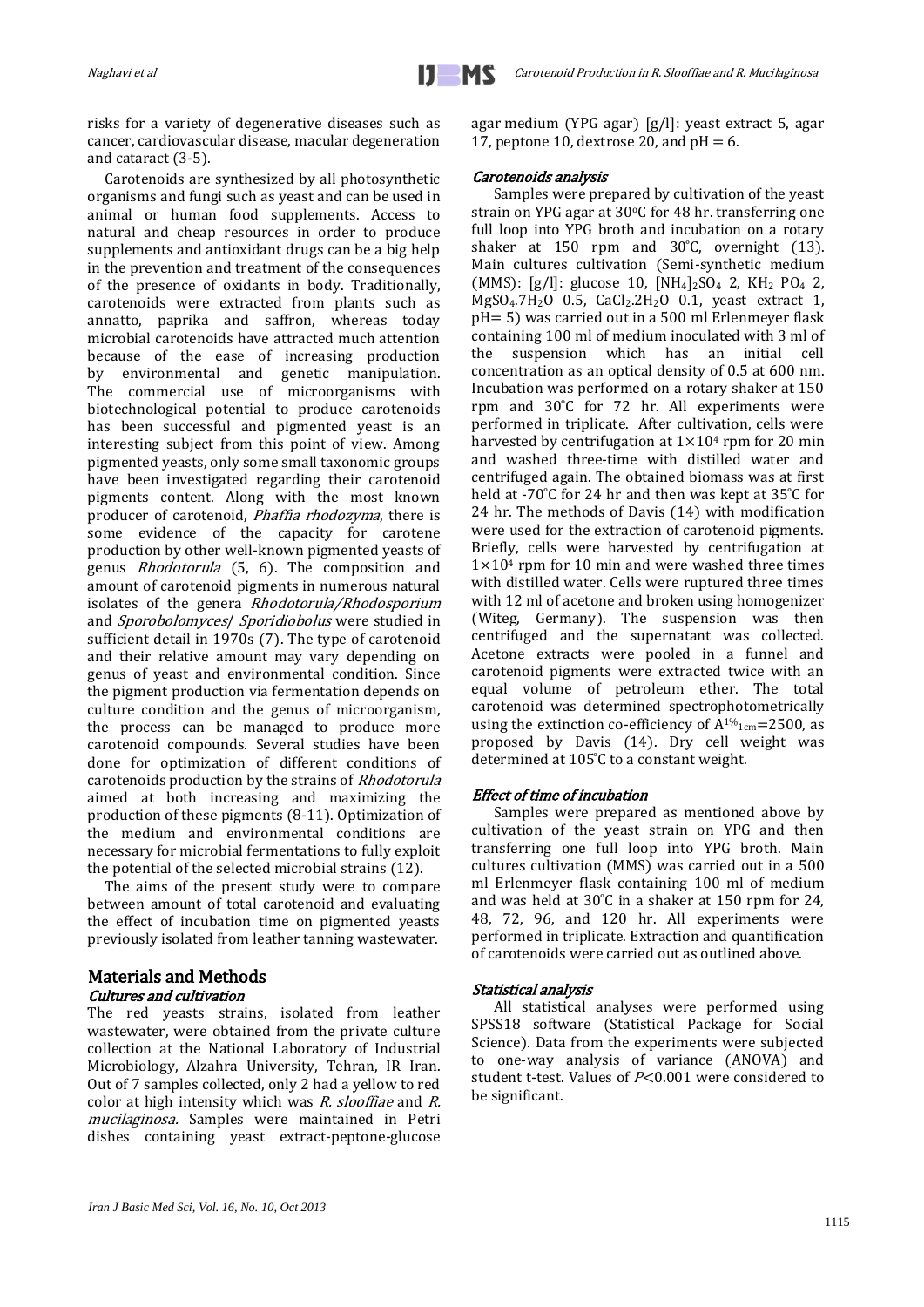

| Strains                  | Dried cell mass $(g11)$ | Carotenoid concentration $(mg g^{-1})$ | Carotenoid production $(mg l-1)$ |
|--------------------------|-------------------------|----------------------------------------|----------------------------------|
| Rhodotorula slooffiae    | $3.325 + 0.035$         | $5.4468 \pm 0.371*$                    | $0.9078 \pm 0.0619*$             |
| Rhodotorula mucilaginosa | $3.85 \pm 0.212$        | $0.8916 \pm 0.084$                     | $0.2972 \pm 0.028$               |

Table 1. Amount of biomass and total carotenoid of two strains grown in 100 ml of MMS broth in a 500 ml Erlenmeyer flask incubated on a rotator shaker at 150 rpm and 30°C for 72 hr

The data are expressed as mean $\pm$ SD .  $P$ <0.01 is considered significant

# Results

## Carotenoids analysis

The amount of biomass and total carotenoid are shown in Table 1. Both strains have the capacity to produce carotenoids. R. slooffiae significantly  $(F<0.001)$  presented higher level of carotenoid production and concentration compared to R. mucilaginosa, while the amount of cell growth in R. mucilaginosa was significantly ( $P<0.001$ ) higher than R. slooffiae. Figures 1 and 2 show the spectra of the extract obtained from these strains. Each spectrum is typical of a mixture of carotenoids. The difference in shape indicates a difference in carotenoid composition. The maximum level in the spectra for *. <i>mucilaginosa* are recorded at 457, 485, and 515 nm but at 457, 482, and 516 nm for R. slooffiae.



Figure 1. The spectrum of total carotenoid petroleum ether extract obtained from *Rhodotorula mucilaginosa*, with  $\lambda$ <sub>max</sub> = 457, 485, and 515 nm



Figure 2. The spectrum of total carotenoid petroleum ether extract obtained from *Rhodotorula slooffiae*, with λ<sub>max</sub>= 457, 482, and 516 nm



Figure 3. Growth and carotenoid production by Rhodc.... Jla mucilaginosa at different incubation times, dried cell mass (g/l)  $\lceil \bullet \rceil$ , Carotenoid concentration  $(mg/g)$ 

 $\boxed{\blacksquare}$ . Standard deviations are included. Values are means of 3 replicates  $\pm$  SD.

Data are significantly different ( $P<0.01$ )



Figure 4. Growth and carotenoid formation by R. slooffiae at different incubation time, dried cell mass (g  $\vert$ <sup>1</sup>) [ $\bullet$ ], Carotenoid concentration (mg  $g^{-1}$ )

[ $\blacksquare$ ]. Standard deviations are included. Values are means of 3 replicates  $\pm$  SD.

Data are significantly different ( $P<0.01$ ).

#### Effect of time of incubation

Figures 3 and 4 show the time scale for carotenoid concentration and growth by the R. mucilaginosa and R. slooffiae. There was a significant (P<0.001) relationship between carotenoid and biomass concentration and incubation time in both strains. It was observed that the maximum cell mass accumulation and the maximum pigment accumulation do not occur at the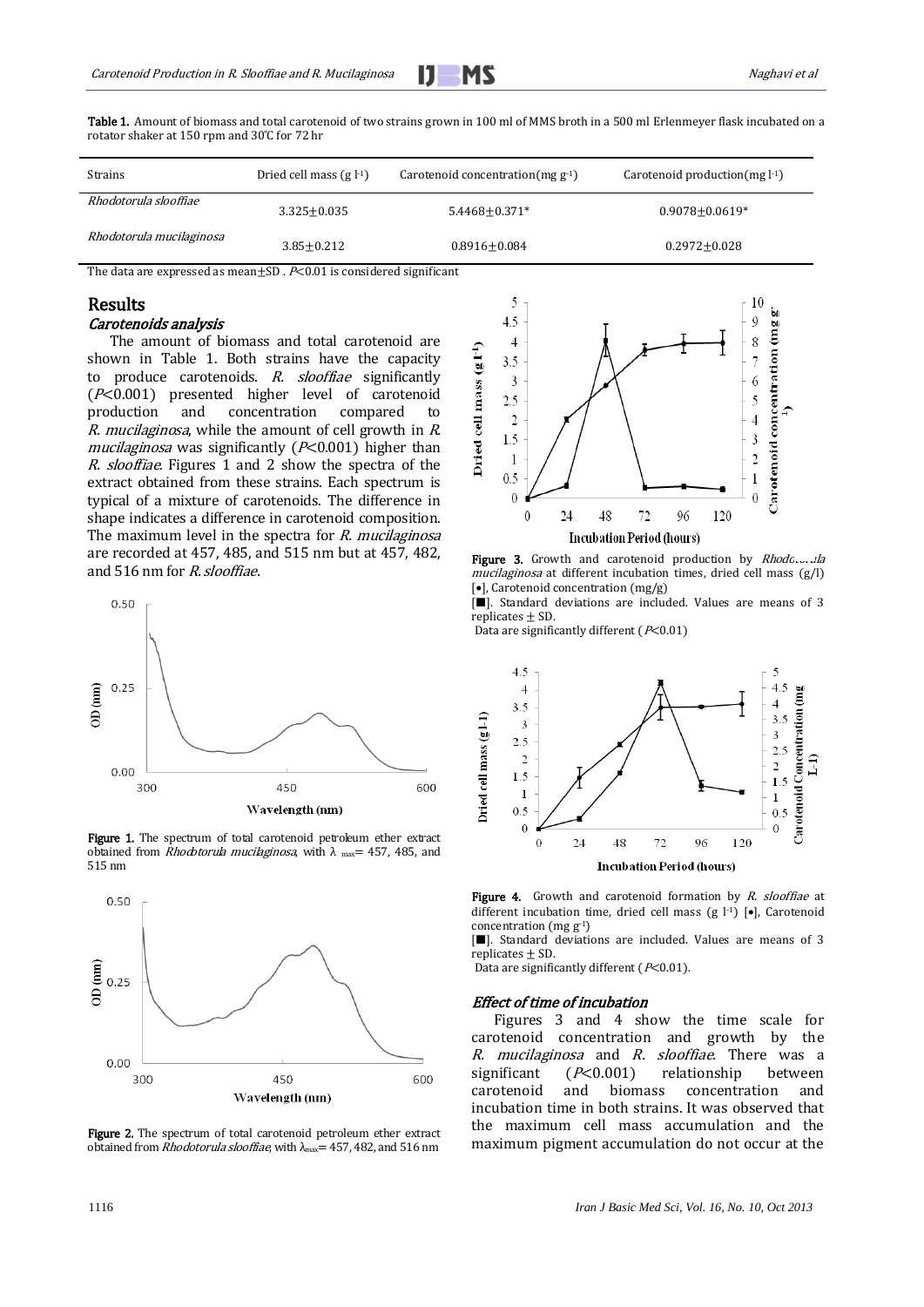same time. The results indicated that the dried cell mass in both strains significantly  $(P<0.001)$ increased along with rise of time. Following 120 hr, the maximum cell accumulation are  $3.98\pm0.311$  g l<sup>-1</sup> and  $3.60\pm0.353$  g  $l<sup>-1</sup>$  for *R. mucilaginosa* and R. slooffiae, respectively.

As shown in Figure 3, in R. mucilaginosa, the carotenoid concentration reaches an optimum level after at 48 hr  $(8.094\pm0.845 \text{ mg/l})$  but reduces after 48 hr. R. slooffiae also shows an optimum for carotenoid concentration. Up to 72 hr, the carotenoid concentration of R. slooffiae increased (4.6728±0.084 mg/l) but after that, it decreased (Figure 4).

# Discussion

The results of comparing the amount of total carotenoid in two selected strains at 72 hr showed that R. slooffiae and R. mucilaginosa are differing in their carotenoid content and R. slooffiae possess a greater ability to produce carotenoids. However, the results of the effect of incubation time indicated that overall, R. mucilaginosa has more potential to produce carotenoid. The results of studies done byFrengova et al  $(15)$  and Martin et al  $(11)$  under various conditions on R. slooffiae were 2.67 mg/l (higher than our results) and  $1.256 \mu g / g$  (lower than our results), respectively. In case of R. mucilaginosa, also the carotenoid concentration was higher than those reported for this strain by other researchers (16, 17). These studies also indicated that  $R$ . Mucilaginosa has the highest potential of carotenoid production among the strains employed in these studies, a fact that can also be confirmed by our data. It was reported that R. mucilaginosa will be one of the most promising microorganisms for the commercial production of carotenoids, by optimizing the culture condition (18). The difference between the values of carotenoid concentration in the two strains used our study with other researches may be explained by: [a] difference in environmental condition of experiments, [b] possibility of occurrence of genetic changes in strains and [c] efficient extraction method.

There are few works in literature that report the effects of incubation time on the carotenoid production. The results of our study reveals that R. mucilaginosa produces the highest value of carotenoid, when incubated for 48 hr. This result was different from that of Libkind et al [\(19\)](#page-4-6). They demonstrated that the highest value of carotenoid is produced at 72 hr. Libkind et al, the same as our experience, observed negative correlation between pigment production and biomass accumulation. Buzzini *et al* [\(20\)](#page-4-7), Fang and Chiou [\(21\)](#page-4-8), Johnson and An [\(22\)](#page-4-9) have shown that the maximum values of total carotenoids are not directly correlated with the maximum value of cell biomass. Voaides and Dima [\(23\)](#page-4-10) and An  $et$  al [\(24\)](#page-4-11) also have been observed increased growth of yeast cells as the time of incubation rises, which is in accordance with our data. Carotenoid pigments accumulation in most yeasts starts in the late logarithmic phase and continues in the stationary phase [\(25\)](#page-4-12). Frengova et al [\(15\)](#page-4-4) determined that the carotenoid contents in the cell mass reaches their maximum levels when the cell growth practically ends i.e., at an early stationary phase, a fact that can be confirmed also by the data obtained from *R. slooffiae* but not by the data from R. mucilaginosa. Similar data was reported about R. slooffiae, although with a different result regarding the amount of carotenoid, presumably due to the differences between experiments conditions (11). It was observed that the carotenoids are formed almost parallelly with the cell growth which did not support the correctness of our results, but in this study, they showed that different strains have different patterns of development and production of carotenoid, which was similar to our results for different strains of Rhodotorula (26).

# Conclusion

Incubation periods were proved to have influence on the yeasts biomass accumulation and carotenoids production. The results suggested that the maximum rate of total carotenoids production is not directly associated with the maximum amount of cell biomass and the type of carotenoid and their relative amount may vary depending on genus of yeast. It seemed that carotenogenic yeasts do not exhibit a common pattern of cell growth and carotenoid production in response to different incubation periods. Even though the biosynthesis of carotenoids by Rhodotorula yeasts is well known, their industrial use is restricted mainly because of poor information on biosynthetic regulating mechanisms and lack of studies. It is obvious that both strains have ability to produce carotenoid. However, further studies are needed to clarify the use of this strain in food industry, pharmaceuticals and cosmetics. The search for optimal conditions of biomass and carotenoid production in these strains is now in progress in laboratory scale.

# <span id="page-3-0"></span>References

1. Palace VP, Khaper N, Qin Q, Singal PK. Antioxidant potentials of vitamin A and carotenoids and their relevance to heart disease. Free Radic Biol Med 1999; 26:746-761.

<span id="page-3-1"></span>2. Motalleb G, Hanachi P, Kua SH, Fauziah O, Asmah R. Evaluation of phenolic content and total antioxidant activity in Berberis vulgaris fruit extract. J Biol Sci 2005; 5:648-653.

3. Astorg P. Food Carotenoids and cancer prevention, An overview of current research. Trends Food Sci Technol 1997; 8:406-413.

4. Bendich A. Recent advances in clinical research involving carotenoids. Pure Appl Chem 1994; 66:1017- 1024.